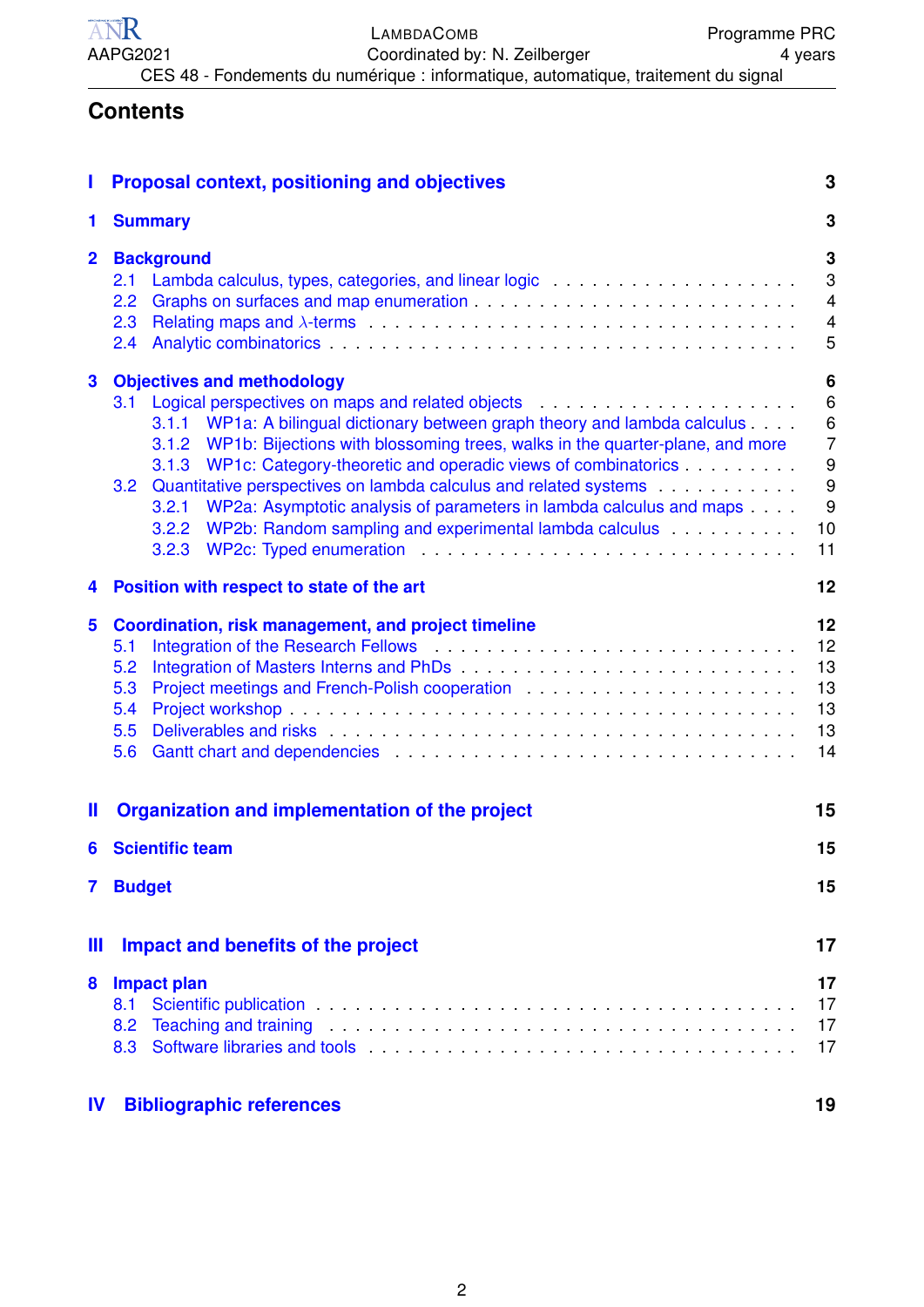# <span id="page-1-0"></span>**Part I Proposal context, positioning and objectives**

## <span id="page-1-1"></span>**1 Summary**

This project builds upon and aims to advance *a remarkable connection* between computer science and mathematics that was independently found by the lead researchers in 2013/2014. On one side of this interdisciplinary correspondence is the **lambda calculus**, a formal model of computation originally introduced in the 1930s for motivations in logic, which remains highly influential on the design and analysis of modern programming languages. On the other side is the study of **graphs on surfaces** (or "maps"), a deep branch of mathematics with a long history. The unexpected discovery of a host of enumerative and bijective links between these two domains (see Table [1\)](#page-1-4) presents a real opportunity for transferring knowledge and techniques in both directions, and for making new advances.

Although previously unnoticed, these striking results can be analyzed within the context of older ideas bridging logic, geometry, and combi-  $\equiv$ natorics. This research project aims to deepen our scientific understanding by using these new bijective connections:

- 1. *develop rigorous logical perspectives on maps and related combinatorial objects;* and
- 2. *develop precise quantitative perspectives on lambda calculus and related systems.*

<span id="page-1-4"></span>

| family of lambda terms         | family of rooted maps         | OEIS <sup>[75]</sup> |
|--------------------------------|-------------------------------|----------------------|
| linear                         | 3-valent (genus $q > 0$ )     | A062980              |
| ordered                        | planar 3-valent               | A002005              |
| unitless linear                | bridgeless 3-valent $(q > 0)$ | A267827              |
| unitless ordered               | bridgeless planar 3-valent    | A000309              |
| normal linear/ $\sim$          | (all maps of genus $q > 0$ )  | A000698              |
| normal ordered                 | planar                        | A000168              |
| normal unitless linear/ $\sim$ | bridgeless $(q \geq 0)$       | A000699              |
| normal unitless ordered        | bridgeless planar             | A000260              |

**Table 1:** Known correspondences between λ-terms and maps.

## <span id="page-1-2"></span>**2 Background**

In this section we briefly review some of the foundational background material as well as recent work necessary for understanding the context of our proposal.

## <span id="page-1-3"></span>**2.1 Lambda calculus, types, categories, and linear logic**

The lambda calculus was invented by Church in the late 1920s as part of an ambitious project to build a foundation for mathematics around the concept of function [\[23\]](#page-10-1). Although his original system turned out to be logically inconsistent, Church was able to extract from it two separate systems [\[28,](#page-10-2) [29\]](#page-10-3) that remain of paramount interest to this day  $[3, 4]$  $[3, 4]$  $[3, 4]$ , with a typed calculus for logic and an untyped calculus for pure computation. In both its typed and untyped forms, the characteristic feature of lambda calculus is so-called *(lambda) abstraction*, written  $\lambda x.t$ , which intuitively denotes a function that given an input value x produces output t. This intuition is formalized by the  $\beta$ -reduction rule  $(\lambda x.t)(u) \to t[u/x]$ , which reduces the application of an abstraction term  $\lambda x.t$  to another term u by substituting u for every occurrence of the variable  $x$  in  $t$ .

In the 1960s and 1970s, especially through the work of Lawvere [\[56\]](#page-11-1) and Lambek [\[53\]](#page-11-2), a close connection was established between typed lambda calculus and the theory of cartesian closed categories, which are categories with both products  $A \times B$  and internal function spaces  $B \to C$ , thereby inducing natural isomorphisms of hom-sets  $\lambda : \text{Hom}(A \times B, C) \xrightarrow{\sim} \text{Hom}(A, B \to C)$ . Around the same time, Dana Scott discovered the first non-trivial mathematical model of untyped lambda calculus, which he later axiomatized through the notion of a *reflexive object* in a cartesian closed category [\[73\]](#page-11-3). Such models were initially very surprising in that they provided a solution to the "paradoxical" equation  $U \cong U \to U$ , which for cardinality reasons is impossible to satisfy in the category of sets except for the trivial case of a one-element set  $U = \{ * \}.$ 

Jean-Yves Girard's formulation of linear logic [\[40\]](#page-11-4) in the 1980s brought forth many new perspectives on lambda calculus, and in particular drew renewed attention to its linear subsystem, defined by the property that in any abstraction term  $\lambda x.t$ , the variable x must occur *exactly once* in t. Computationally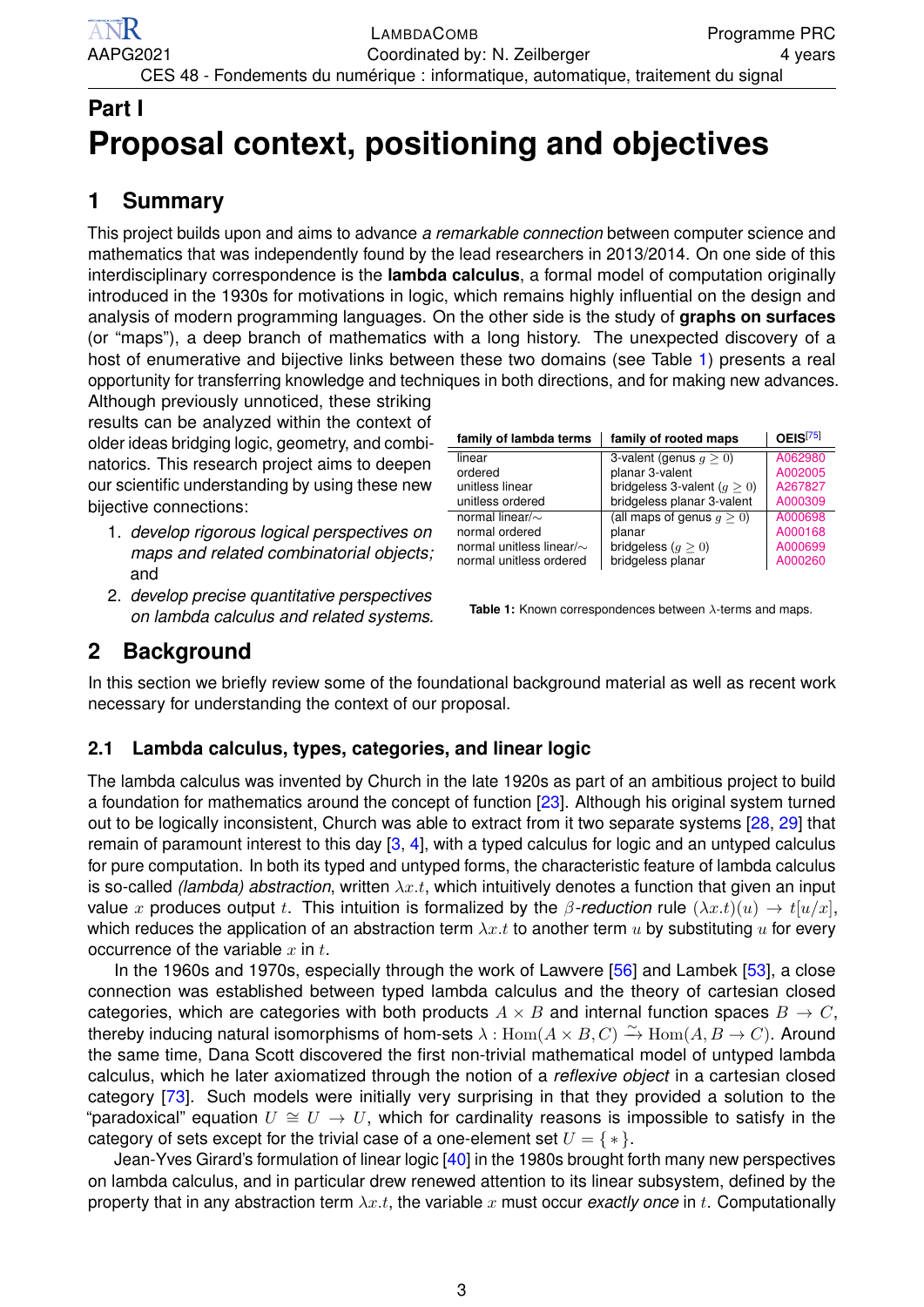this has the effect that the linear system is no longer Turing-complete but rather complete for polynomial-time [\[57\]](#page-11-5), and categorically, that cartesian closed categories are replaced by the weaker class of symmetric monoidal closed categories [\[55\]](#page-11-6). Despite these restrictions, a still richer picture emerges upon consideration of *exponential modalities,* which faithfully embed the classical system into an extended linear system. For example, the ordinary function space may be decomposed in terms of the linear function space and an exponential modality, the so-called Girard translation  $A \to B \cong A \to B$ . In the context of the present proposal, it is worth mentioning the theory of *generalized species* [\[37\]](#page-10-6), which applies this decomposition to go beyond Joyal's original theory of combinatorial species [\[49\]](#page-11-7), and has been used for example to construct new models of untyped lambda calculus.

### <span id="page-2-0"></span>**2.2 Graphs on surfaces and map enumeration**

Graphs on surfaces or *maps* [\[54\]](#page-11-8) are a very old object of study in mathematics, going back at least to Francis Guthrie's formulation of the Four Color Problem in 1852, and arguably much earlier to the study of platonic and archimedean solids as well as of tessellations of the plane. As with other natural concepts, maps admit several equivalent definitions. Topologically, a map may be defined as an embedding of a graph into a connected oriented surface such that the complement of the graph inside the surface is a union of simply connected regions (see Figure [1\)](#page-2-2), considered up to deformation of the underlying surface; algebraically, as a set equipped with a transitive action of the group  $G = \langle v, e, f \mid vef = e^2 = 1 \rangle$ (the generators v, e, and f may be interpreted as *vertices, edges,* and *faces,* respectively), considered up to  $G$ -equivariant isomorphism; and combinatorially, as a connected graph equipped with a cyclic ordering of the edges around each vertex, considered up to order-respecting graph isomorphism.

<span id="page-2-2"></span>

**Figure 1:** A graph living in a torus.

(Remarkably, all three definitions are equivalent, in the sense that they induce an equivalence of categories, cf. [\[48\]](#page-11-9).) Certain families of maps play a special role in graph theory and other contexts. For example, *3-valent maps* are particularly important both in topology and algebra, corresponding to the duals of triangulations and to subgroups of the modular group  $PSL(2, \mathbb{Z}) \cong \langle x, y \mid x^3 = \rangle$  $y^2 = 1$ ). Every map has a well-defined *genus*  $g$  correspond-

ing to the number of holes of its underlying surface, which may also be calculated by the Euler characteristic formula  $\#v - \#e + \#f = 2 - 2g$ . In particular a *planar map* is a map of genus  $g = 0$ . A map is *bridgeless* if it remains connected upon the removal of any edge. Bridgeless maps play a role in the theory of map coloring: for example, the Four Color Theorem [\[78\]](#page-11-10) is formally the statement that *every bridgeless planar map has a proper face-4-coloring,* and by a well-known reduction it is equivalent to the statement that *every bridgeless planar 3-valent map has a proper edge-3-coloring* (see Figure [2\)](#page-2-3).

A *rooted map* is a map equipped with a distinguished root. The study of rooted maps was initiated by Tutte in a series of papers on the combinatorics of planar maps, starting in the early 1960s [\[81\]](#page-11-11), and has by now developed into a highly active subfield of combinatorics [\[72,](#page-11-12) [21\]](#page-10-7). While the classical theory of maps is often formulated in terms of surfaces without boundary, it is

<span id="page-2-3"></span>

**Figure 2:** Tait's reduction of 4CT to edge-coloring of 3-valent maps.

possible to consider boundaries as distinguished faces representing "gaps" in the surface [\[35\]](#page-10-8). After removing these faces what is left is an *open graph* in the sense that some edges have "external" ends: see Figure [3](#page-3-1) for such depictions of *rooted 3-valent maps* as trivalent maps on a surface with boundary, where we use a small circle to mark one external end as the root.

### <span id="page-2-1"></span>**2.3 Relating maps and** λ**-terms**

A first connection between lambda calculus and map enumeration was established by Bodini, Gardy, and Jacquot [\[15\]](#page-10-9) in the form of a bijection between linear lambda terms and rooted 3-valent maps of arbitrary genus. Independently, Zeilberger and Giorgetti [\[91\]](#page-12-0) found a different bijection between β-normal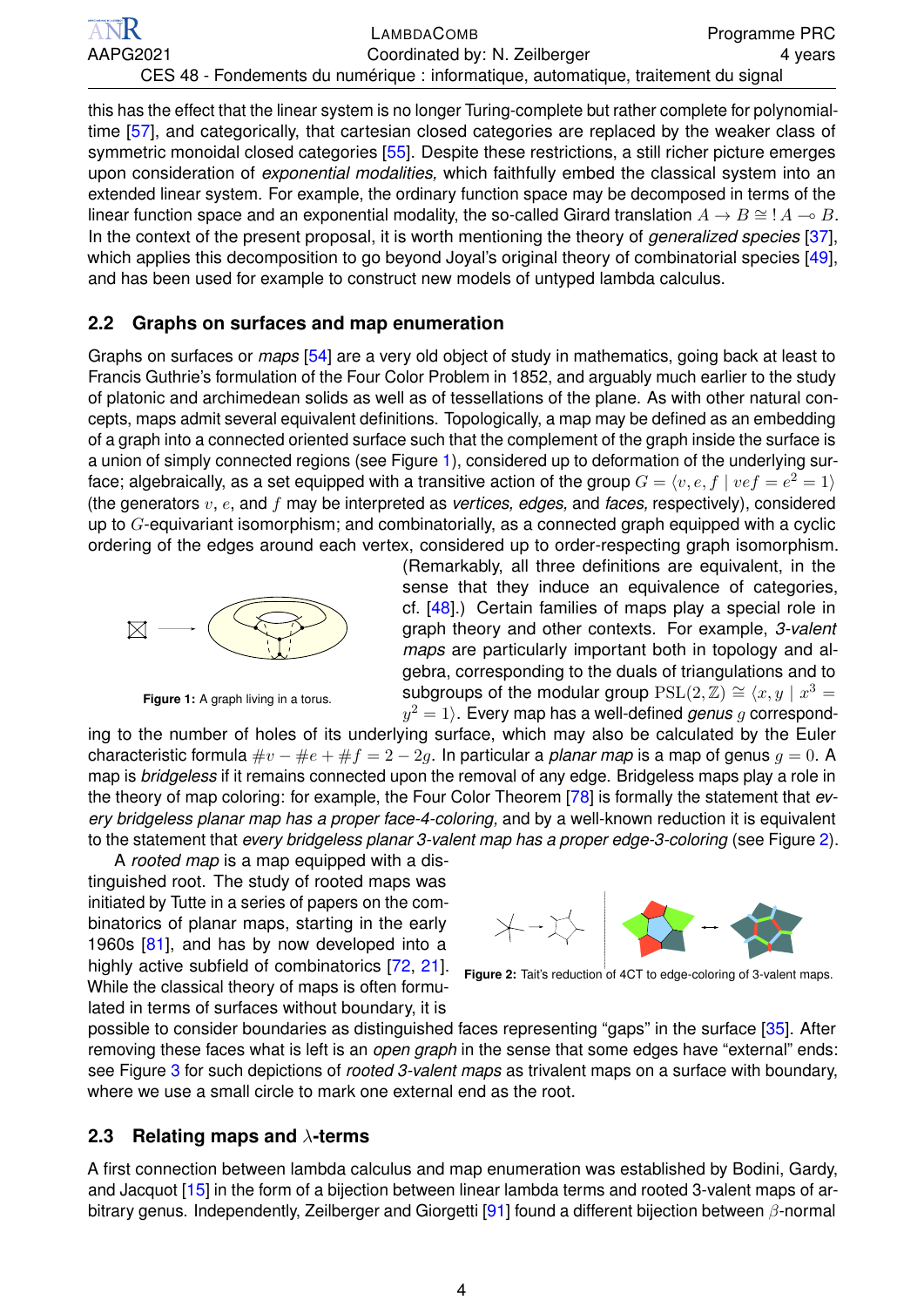ordered linear lambda terms and rooted planar maps of arbitrary vertex degree. One may wonder whether these connections form part of a larger pattern, and as witnessed by Table [1,](#page-1-4) indeed they do!

<span id="page-3-1"></span>

**Figure 3:** Some small rooted 3-valent maps.

We make a few remarks about these results established in followup work. The correspondences in the upper half of the table can all be obtained as the restrictions of a single natural bijection, which is understandable in complementary ways: algorithmically,

the linear term corresponding to a 3-valent map can be computed efficiently via depth-first traversal [\[15\]](#page-10-9); conceptually, a linear term may be viewed as an endomorphism of a reflexive object, and the corresponding 3-valent map as a "string diagram" [\[87\]](#page-11-13); and algebraically, linear terms and 3-valent maps can be organized into isomorphic symmetric operads [\[88\]](#page-12-1).

The lower half of the table remains less well-understood from a bijective standpoint, but has been nonetheless productive in building connections between lambda calculus and other topics (such as *chord diagrams* [\[31\]](#page-10-10) and *Tamari intervals* [\[90\]](#page-12-2)), via their mutual links with map enumeration. Moreover, rather than merely superficial, these connections appear to run surprisingly

<span id="page-3-3"></span>

**Figure 4:** String diagrams of linear terms corresponding to the rooted 3-valent maps in Fig. [3,](#page-3-1) with red vertices marking lambda abstractions and blue vertices applications. For example, the diagram at the left represents the term  $B =$  $\lambda x.\lambda y.\lambda z.x(yz)$ , and the next diagram C =  $\lambda x.\lambda y.\lambda z.(xz)y$  (cf. [\[4,](#page-10-5) p.194]).

deep, with certain natural properties of maps corresponding to natural properties of lambda terms and vice versa. For example, planar maps correspond to terms that are *ordered,* that is, in which variables are used in the order they are bound, while bridgeless maps correspond to terms that have no closed subterms. (The latter we refer to as "unitless". Both of these properties also have natural categorical descriptions: ordered terms may be interpreted by morphisms in *non-symmetric* closed categories, and unitless terms by morphisms in *non-unital* closed categories.) Finally, these connections have been applied in quite unexpected ways, for instance to give a reformulation of the Four Color Theorem as a statement about typing of lambda terms [\[87,](#page-11-13) [88\]](#page-12-1), see Figure [5](#page-3-2) for an illustration.

It should be said that although these enumerative links have (surprisingly!) only been recently discovered, the use of graphical syntax for lambda terms itself is not new, going back at least to the 1970s [\[52,](#page-11-14) [86,](#page-11-15) [76\]](#page-11-16), and indeed it fits within a rich tapestry of ideas connecting logic and algebra with geometry, from Penrose diagrams [\[67\]](#page-11-17) to linear logic proof-nets [\[40\]](#page-11-4). The novelty of the combinatorial perspective (perhaps in a similar spirit to Joyal and Street's work on categorical string diagrams [\[50,](#page-11-18) [51\]](#page-11-19)) is that it both places such connections in a broader context and also *makes them more precise,* for example by pointing to the existence of bijections that allow to directly transfer ideas and results between different domains.

#### <span id="page-3-0"></span>**2.4 Analytic combinatorics**

<span id="page-3-2"></span>The discipline of *analytic combinatorics,* according to Flajolet and Sedgewick [\[38\]](#page-10-11), "aims to enable precise quantitative predictions of the properties of large combinatorial structures [...] through a careful



**Figure 5:** Principal typing derivation for the B term (cf. Figure [4\)](#page-3-3), and the corresponding edge-coloring obtained by taking α, β, γ to be three distinct non-zero values of the Klein Four Group (here colored  $\alpha$  = red,  $\beta$  = blue,  $\gamma$  = green) and interpreting  $A \rightarrow B := -A + B$ .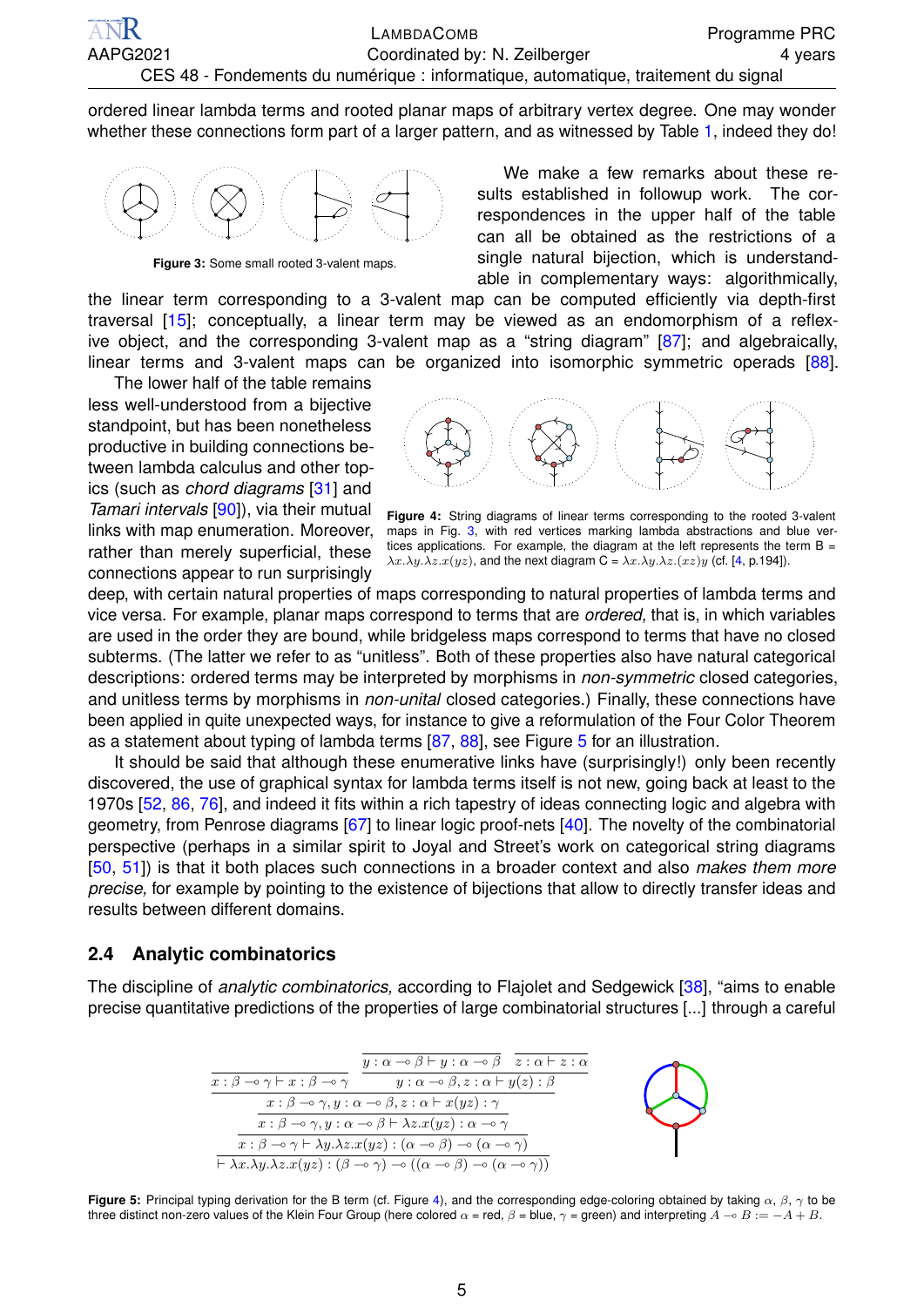combination of symbolic enumeration methods and complex analysis". More precisely, the approach consists in first associating to a class of objects a formal enumerative generating series  $f(z)=\sum a_nz^n$ where  $a_n$  is the number of objects of size n, and to then see this series (when possible) as an analytical function at the origin. Besides the so-called "symbolic method" for automatically constructing the generating function  $f(z)$  from a formal specification of the class of combinatorial objects (which bears similarities with species theory), the great advantage of the complex analytic perspective lies in the use of Cauchy's theorem, which expresses the  $n$ -th coefficient of the series in the form of a contour integral  $a_n = \frac{1}{2i}$  $\frac{1}{2i\pi}\int_{\gamma}f(z)/z^{n+1}dz.$  As a consequence, one obtains the important Flajolet–Odlysko theorems which correlate the growth of the coefficients  $a_n$  with the behavior of the associated function in the vicinity of its dominant singularity. The techniques of analytic combinatorics have found applications across diverse disciplines, particularly in computer science to the analysis of algorithms and data structures. More recently these techniques have been applied to the enumeration of lambda terms and maps of arbitrary genus [\[14,](#page-10-12) [16,](#page-10-13) [13\]](#page-10-14).

## <span id="page-4-0"></span>**3 Objectives and methodology**

Our project is grouped in two interdisciplinary themes, which are divided below into several workpackages describing specific research directions and promising leads.

### <span id="page-4-1"></span>**3.1 Logical perspectives on maps and related objects**

The first group of workpackages seek to unify perspectives coming from lambda calculus and category theory with deep results and observations coming from combinatorics. The aim here is not only to build a better understanding of objects such as lambda terms and maps, but also to stimulate the development of new techniques and theories.

### <span id="page-4-2"></span>**3.1.1 WP1a: A bilingual dictionary between graph theory and lambda calculus**

As we saw in Section [2.3,](#page-2-1) under the correspondences of Table [1,](#page-1-4) certain natural properties of maps correspond to natural properties of lambda terms and vice versa: planarity corresponds to wellordering of variables while bridgelessness corresponds to absence of closed subterms. It is natural to wonder how far this dictionary may be extended and applied. For instance, planarity of maps is a special case of bounded genus. Do the linear lambda terms of fixed genus or bounded genus  $\leq g$ have a natural logical characterization, for  $q > 0$ ?

To give another example, in graph theory, the property of being bridgeless is a special case of  $k$ -edge-connectivity, for  $k = 2$ . What does it mean for a lambda term to be, say, 3-edge-connected or 4edge-connected? One of us presented a preliminary proposal in this direction [\[89\]](#page-12-3), the rough idea being to allow "generalized" subterms of higher type (in the sense of *higher-order abstract syntax* [\[46\]](#page-11-20)). Thus, if we let  $U$  be a reflexive object modelling linear lambda terms, then a 1-cut corresponds to an ordinary

subterm of type  $U$ , a 2-cut to a subterm of type  $U \rightarrow U$ , a 3-cut to a subterm either of type  $U \to (U \to U)$  or of type  $(U \to U) \to U$ , etc. See Figure [6](#page-4-3) for an example. We believe that this provisional definition is promising, but much work remains to develop it from a mathematical perspective. For example, how should we formulate and prove the analogues of standard results in graph theory [\[82\]](#page-11-21), such as the decomposition of a 2-edge-connected graph into 3-edge-connected components, of a 3-edge-connected graph into 4-edge-connected components, etc.

Moreover, such logical characterizations of graph- or map-theoretic properties lead to questions of a general scientific nature:

<span id="page-4-3"></span>

**Figure 6:** Example of a 3-edge-connected planar (= ordered linear) term  $t = \lambda a.\lambda b.\lambda c.a(\lambda d.\lambda e.\lambda f.(b(cd))(ef)).$  We have highlighted two different 3-cuts in t of type  $(U \to U) \to U$  (in yellow) and of type  $U \rightarrow (U \rightarrow U)$  (in blue).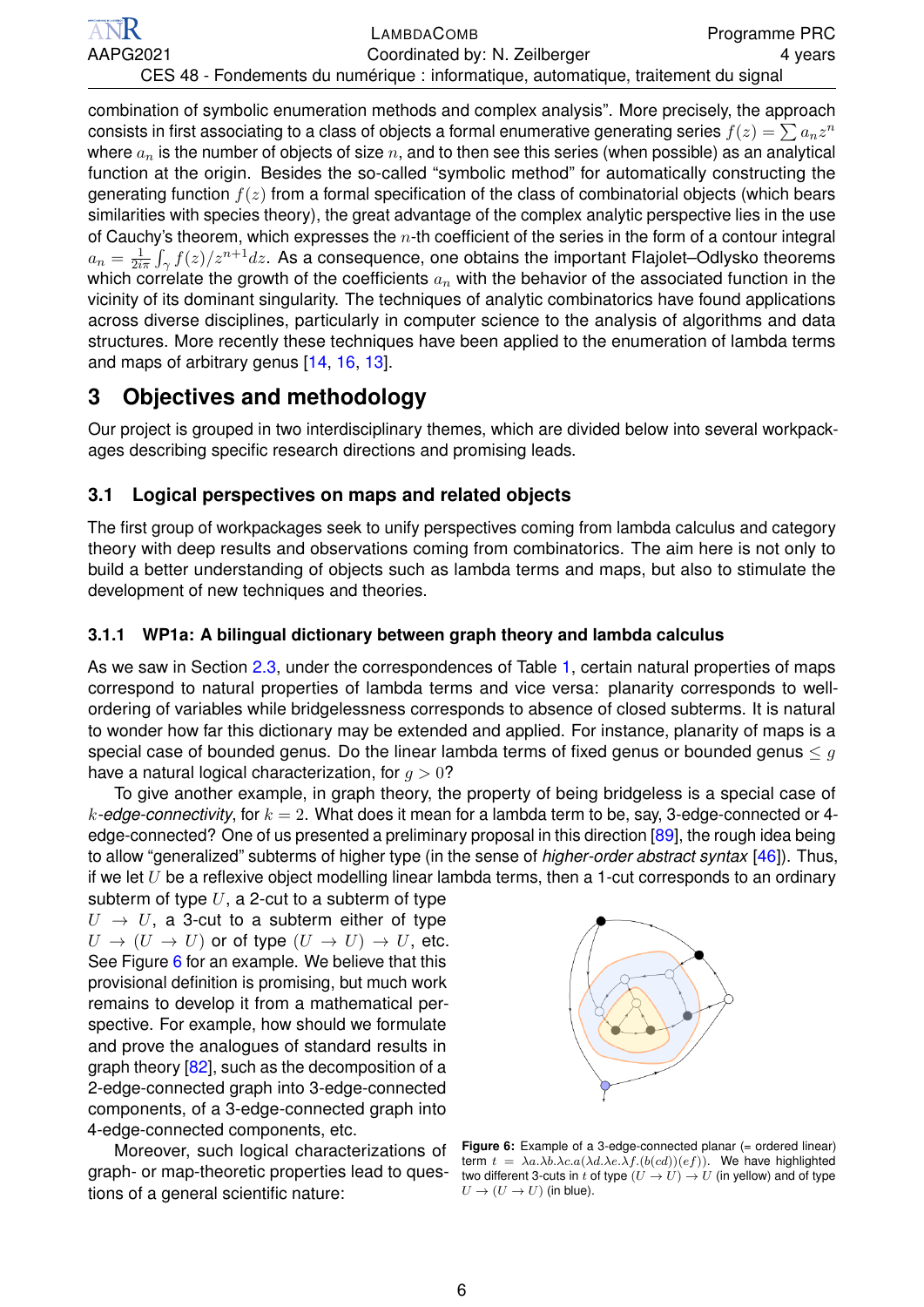| <b>ANR</b> | LAMBDACOMB                                                                         | <b>Programme PRC</b> |
|------------|------------------------------------------------------------------------------------|----------------------|
| AAPG2021   | Coordinated by: N. Zeilberger                                                      | 4 years              |
|            | CES 48 - Fondements du numérique : informatique, automatique, traitement du signal |                      |

First, is the lambda calculus perspective *useful,* for example by enabling us to derive old results about maps in a more systematic way, or even to derive new results? Here, preliminary evidence suggests the answer is yes. For instance, in very recent work [\[18,](#page-10-15) [19\]](#page-10-16), we proved that the number of bridges in 3-valent maps of arbitrary genus asymptotically obeys a Poisson law with parameter 1, by proving the corresponding property for the number of closed subterms in linear lambda terms (i.e., as  $n \to \infty$ , a random closed linear lambda term of size  $3n + 2$  has exactly k closed proper subterms with probability approaching  $e^{-1}/k!$ ; in particular, it is bridgeless with probability  $1/e$ ). Still, this is a question we aim to answer more definitively by proving deeper and more varied results.

Second, how do such graph- and map-theoretic properties interact with properties that are more traditionally studied in lambda calculus, like normalization and typing? The fact that edge-connectivity plays a central role in the theory of graph coloring [\[47\]](#page-11-22) makes it not unreasonable to expect it to have similar relevance to typing of lambda terms. Likewise, one may wonder whether Mairson's result

<span id="page-5-1"></span>

**Figure 7:**  $\beta$ -reduction and  $\eta$ -expansion of linear lambda terms as certain natural surgeries on trivalent graphs (corresponding to the "unzipping" and "bubbling" moves of [\[79\]](#page-11-23)).

establishing PTIME-completeness of normalization in linear lambda calculus [\[57\]](#page-11-5) may be adapted for the planar and/or bounded genus subsystems of lambda calculus, which a priori could have strictly lower complexity. Here, we should note that both  $\beta$ -reduction  $(\lambda x.t)(u) \rightarrow$  $t[u/x]$  as well as the dual rule of  $\eta$ -expansion  $t \to \lambda x.t(x)$  have natural topological interpretations (see Figure [7\)](#page-5-1), and that they do not increase

the genus of the corresponding map. Although not directly related to the complexity of normalization, it is also worth mentioning recent work by Nguyên and Pradic [\[65\]](#page-11-24), who used a variant of ordered linear lambda calculus to obtain a characterization of star-free languages within the framework of implicit complexity, relying on the planarity constraint in an essential way.

#### <span id="page-5-0"></span>**3.1.2 WP1b: Bijections with blossoming trees, walks in the quarter-plane, and more**

The simple formulas for counting various families of planar maps originally obtained by Tutte through analytic means led to the desire for simpler explanations, and eventually to bijective accounts by placing maps in correspondence with various families of trees. For instance, Cori and Vauqelin's *welllabeled trees* [\[30\]](#page-10-17) and Schaeffer's *balanced blossoming trees* [\[71\]](#page-11-25) have been used to give alternative bijective proofs of Tutte's formula  $\frac{2(2n)!3^n}{n!(n+2)!}$  for the number of rooted planar maps with  $n$  edges [\(A000168,](https://oeis.org/A000168) cf. sixth row of Table [1\)](#page-1-4). These structures have found further applications to random generation, as well as important applications in the study of large random maps, see [\[72\]](#page-11-12) for a survey.

In the context of our project, it is natural to try to relate such structures to lambda terms. Of course, we know it must be possible to derive bijections between these objects via their mutual correspondence with maps, but we have reason to hope that a careful analysis of their relationship will be moreover *illuminating.* Indeed blossoming trees themselves already bear a strong resemblance to lambda terms. Consider the process of transforming a balanced blossoming tree to a rooted 4-valent planar map: moving counterclockwise along the boundary of the tree, each black leaf is paired with a uniquely determined white leaf to form a rooted 4-valent planar map equipped with a canonical 2-orientation of its edges (i.e., such that every vertex has two incoming edges and two outgoing edges, see Figure [8](#page-6-1) for an example), and finally the orientation is forgetten. The fact that the orientation is canonical means that the process may be reversed to go from rooted 4-valent planar maps to balanced blossoming trees. This appears quite analogous to the process of transforming the syntactic tree of a linear lambda term to a rooted 3-valent (not necessarily planar) map: each lambda abstraction is paired with the unique variable it binds to form a rooted 3-valent map equipped with a canonical (2,1)-orientation of its edges (i.e., such that every vertex either has two incoming edges and one outgoing edge or one incoming edge and two outgoing edges), and finally this orientation is forgetten. The fact that this orientation is canonical means that the process may be reversed to go from a rooted 3-valent map to a linear lambda term (cf. Figures  $3$  and  $4$ , as well as  $[88, §3.3]$  $[88, §3.3]$ ).

In a different angle of attack, Bernardi [\[9\]](#page-10-18) gave the first bijective proof of a result by Kreweras, that the number of *plane lattice walks* that start and end at the origin, remain in the non-negative quadrant,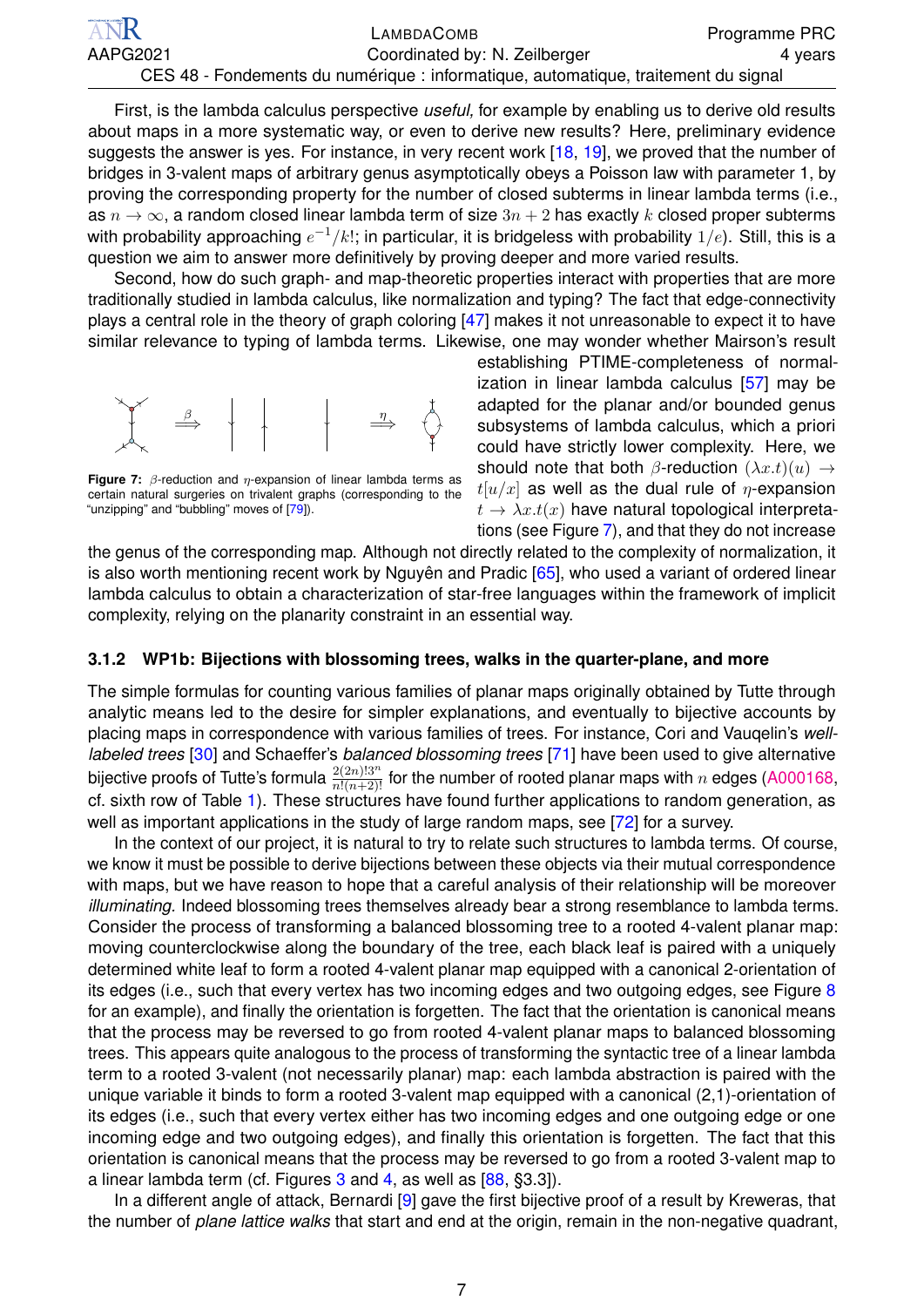<span id="page-6-1"></span>

**Figure 8:** (i) An unrooted balanced blossoming tree T. (ii) The canonical matching of black and white leaves of T. (iii) The associated rooted 4-valent planar map equipped with a canonical 2-orientation. (iv) The result of forgetting the orientation. (Diagrams taken from Figure 1.17 of [\[72\]](#page-11-12).)

<span id="page-6-2"></span>

**Figure 9:** A Kreweras walk in the quarter-plane, and the construction of the corresponding bridgeless planar 3-valent map equipped with a distinguished depth tree. (Diagrams on the right taken from Figure 19 of [\[9\]](#page-10-18). Note that the map is constructed by reading the walk in reverse, with the labels indicating the types of steps  $a = \leftarrow, b = \downarrow$ , and  $c = \nearrow$ .)

and take 3n steps of the form  $\nearrow$ ,  $\leftarrow$ , or  $\downarrow$  (see left side of Figure [9\)](#page-6-2), is counted by the simple formula  $4^n$  $\frac{4^n}{(n+1)(2n+1)}\binom{3n}{n}$  $\binom{3n}{n}$ . Bernardi's proof makes use of planar 3-valent maps equipped with a certain kind of spanning tree called a *depth tree* (see right side of Figure [9\)](#page-6-2), and his paper likewise provided a new proof of Tutte's formula  $\frac{2^{n+1}(3n)!}{n!(2n+2)!}$  for the number of rooted bridgeless planar 3-valent maps with  $2n$ vertices [\(A000309,](https://oeis.org/A000309) cf. fourth row of Table [1\)](#page-1-4). Around the same time, he also gave the first bijective proof that the number of planar maps of size  $n$  rooted by a general spanning tree is counted by the simple formula  $C_nC_{n+1}$  (where  $C_n$  is the n-th Catalan number), by defining a bijection between such tree-rooted maps and shuffles of parenthesis systems, the latter being equivalently defined as walks in the quarter-plane using only steps of the form  $\uparrow$ ,  $\rightarrow$ ,  $\leftarrow$ , or  $\downarrow$  [\[10\]](#page-10-19). Again, there are clear motivations for trying to understand Bernardi's constructions (which incidentally have found unexpected recent applications in probability theory [\[74,](#page-11-26) [45\]](#page-11-27)) from a lambda calculus point-of-view, and our preliminary investigations are promising. For example, the notion of depth tree precisely captures *well-scoping* in lambda calculus, that is, the condition that a bound variable is not referenced outside the body of a lambda abstraction. These observations open up the exciting possibility of studying more general lattice walks from a lambda calculus perspective, and vice versa, with the aim of transporting ideas and results across these two rich disciplines.

<span id="page-6-0"></span>Lastly, we mention yet another surprising connection with the combinatorics of Tamari lattices, posets whose Hasse diagrams are the 1-skeleta of the fundamental polytopes known as *associahedra* [\[64,](#page-11-28) [24\]](#page-10-20). In 2006, Chapoton [\[25\]](#page-10-21) wrote an influential paper demonstrating a link between the number of intervals in the Tamari lattice of order  $n$  and Tutte's formula  $\frac{2(4n+1)!}{(n+1)!(3n+2)!}$  for the number of 3-connected planar triangulations with  $2n$  triangles [\(A000260,](https://oeis.org/A000260) cf. last row of Table [1\)](#page-1-4). Although Chapoton's proof was purely symbolic, a first bijective proof was found by Bernardi and Bonichon [\[11\]](#page-10-22), and another one more recently by Fang [\[36\]](#page-10-23), who also related 3-connected planar triangulations and Tamari intervals with bridgeless planar maps and *closed flows on forests* [\[27\]](#page-10-24). Again, a relationship between Tamari intervals and certain lambda terms is suggested by these mutual correspondences and we have even found a direct bijection, but the deeper implications of this connection are still unclear (cf. [\[90,](#page-12-2) p.5]).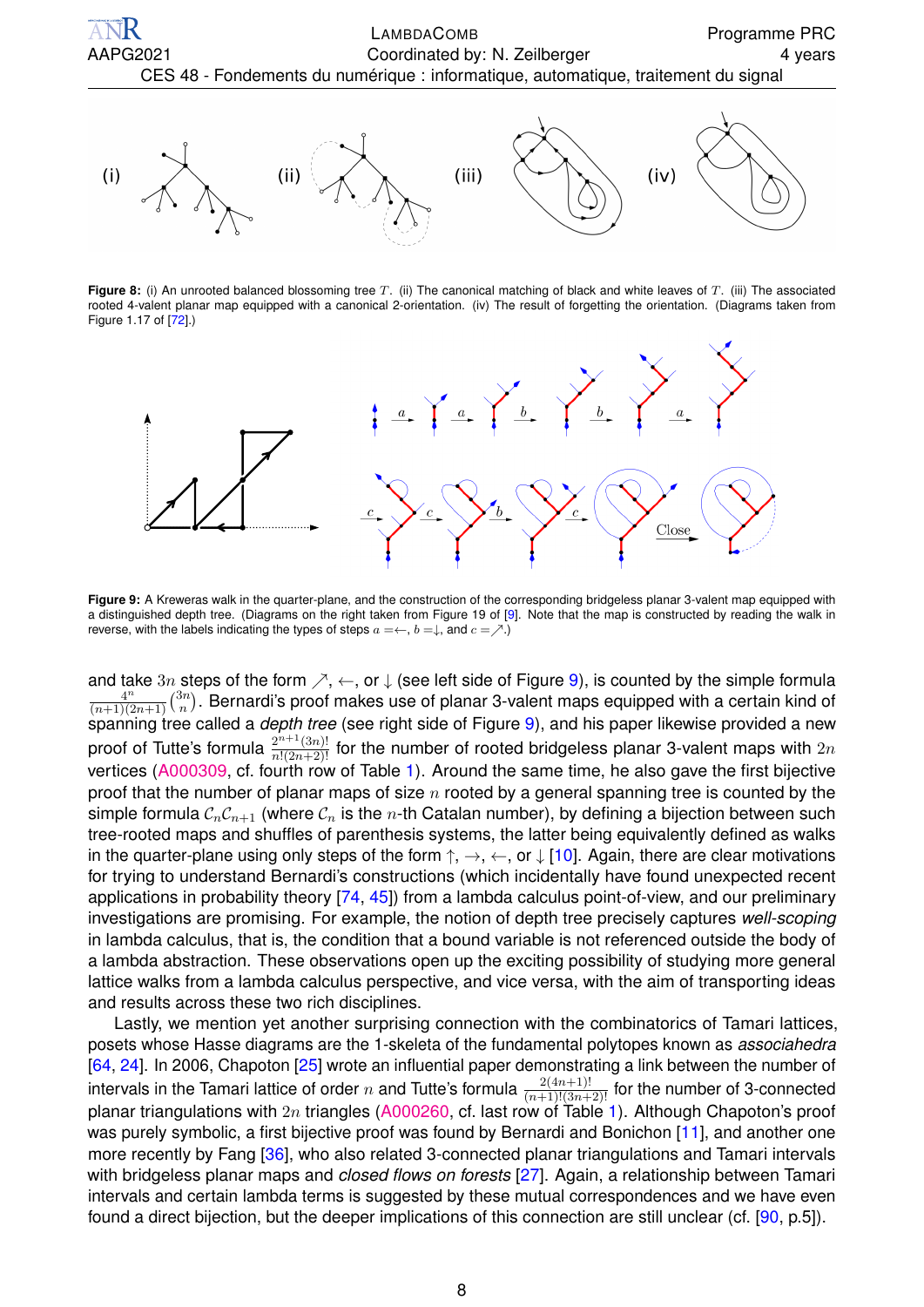#### **3.1.3 WP1c: Category-theoretic and operadic views of combinatorics**

As recalled in Section [2,](#page-1-2) there are many longstanding and fruitful connections between lambda calculus and category theory, going back at least to the late 1960s, which has moreover helped to build bridges between logic and other fields such as physics and topology [\[2\]](#page-10-25). There is also a modern trend of using category-theoretic concepts to better understand techniques from combinatorics, particularly building on the fundamental concept of *species* introduced by Joyal [\[49,](#page-11-7) [7\]](#page-10-26), as well as the related concept of *operad* [\[62,](#page-11-29) [42\]](#page-11-30).

In this spirit, different members of the team have explored links...

- between the combinatorics of lattice walks and the algebra of the monoidal category of Sup-Lattices [\[69,](#page-11-31) [70\]](#page-11-32);
- between enumeration of pattern-avoiding syntax trees and non-symmetric operads [\[44\]](#page-11-33);
- between the combinatorics of opetopes (which model higher categories) and proof theory [\[77\]](#page-11-34);
- between enumeration of Tamari intervals and skew monoidal categories [\[90,](#page-12-2) [85\]](#page-11-35);

. . . and more. In broad terms, we see this project as an opportunity to make new advances, taking advantage of the precise connections already mentioned as well as our team's unique interdisciplinary composition. More than a specific set of problems, this workpackage therefore represents a unifying outlook that we will apply over the course of the project.

Still, we would like to highlight one particularly natural group of problems that arise in this context. The bijective results already obtained, as well as the research we shall develop within [WP1a](#page-4-2) and [WP1b,](#page-5-0) suggest the existence of a strong connection between various types of geometric and combinatorial objects (maps, trees, walks, . . . ) and various theories of closed and monoidal categories (skew, braided, symmetric, . . . ). We shall investigate in particular whether these geometric and combinatorial objects may be organized into closed or monoidal categories that are free in some sense. Indeed, the bijections that were discovered by the PIs suggest that the functor from some free structured category to the category of these objects is full and faithful. The kind of research we aim to is somewhat parallel to and inspired from the foundational work by Joyal and Street relating string diagrams to braided monoidal categories [\[50,](#page-11-18) [51\]](#page-11-19). Therefore, as a second step, we shall investigate further this analogy and establish (or refute) the existence of a continuous path leading from the work just mentioned to our research. If possible, we shall establish a general framework by which to tackle this kind of problem.

### <span id="page-7-0"></span>**3.2 Quantitative perspectives on lambda calculus and related systems**

The second group of workpackages turns from the conceptual to the quantitative, building on some of our team members' expertise in analytic combinatorics as well as in sophisticated type systems and denotational semantics to build a deeper understanding of fine-grained, statistical properties of lambda calculus and related systems.

### <span id="page-7-1"></span>**3.2.1 WP2a: Asymptotic analysis of parameters in lambda calculus and maps**

As mentioned in Section [2.4,](#page-3-0) the powerful techniques of analytic combinatorics have been recently applied towards enumeration of lambda terms and maps, for example to estimate the asymptotic number of pure (not necessarily linear) lambda terms weighted by length of their De Bruijn representation [\[16\]](#page-10-13), as well as to estimate the distributions of various parameters in large random maps of arbitrary genus [\[13\]](#page-10-14). In [WP1a](#page-4-2) we also referenced more recent work [\[18,](#page-10-15) [19\]](#page-10-16) on estimating the asymptotic distribution of parameters such as number of closed subterms of linear lambda terms = bridges in 3-valent maps, as well as number of free variables = external vertices.

However, it should be noted that in these contexts the associated generating series often turn out to be non-analytic (i.e., convergent only at 0), which makes the direct use of most of the standard theorems of analytic combinatorics impossible. Up to now this has been resolved by the introduction of various patches, such as Borel resummation, Bender linearization, etc. Moreover, the combinatorial classes associated to lambda terms and maps are often described by non-linear differential equations, or functional equations that are difficult to manipulate. For such classes, there is no well-established theorem to study the asymptotics of size, and even fewer tools to study the distribution of parameters. A general theory or set of tools would therefore be of great value.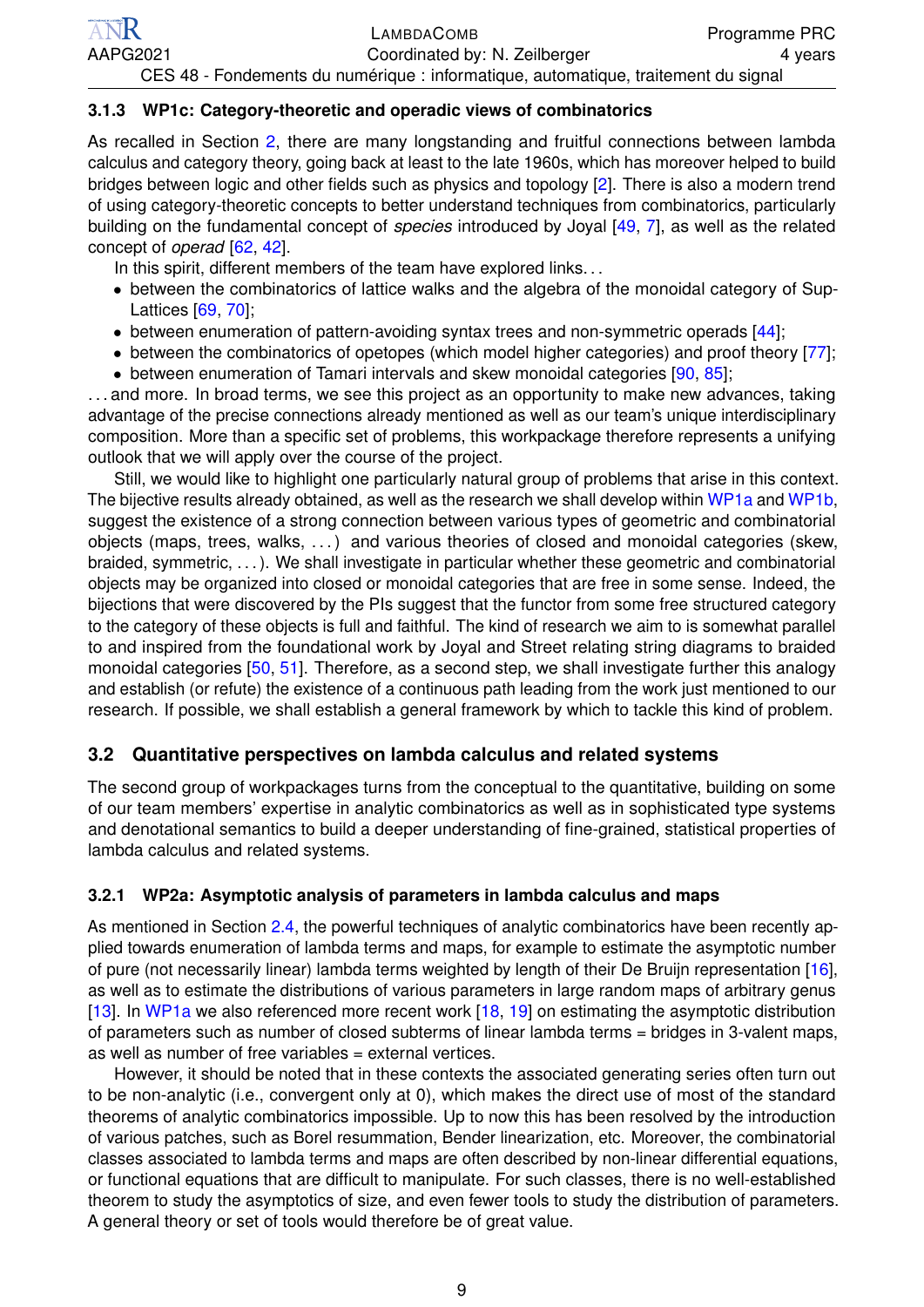Along different lines, the combinatorics of reduction in lambda calculus is still a wide-open territory, despite some impressive results such as that asymptotically almost all pure lambda terms are strongly normalizing [\[32\]](#page-10-27) and that almost all simply typed terms have a long  $\beta$ -reduction sequence [\[1\]](#page-10-28).

<span id="page-8-1"></span>

**Figure 10:** Histogram of distance to β-normal form (or equivalently length of longest β-reduction sequence), for randomly sampled closed linear terms of size  $3 \cdot 500 + 2$ .

For example, the linear setting appears to raise the prospects for making more precise quantitative statements about the asymptotic distribution of statistics such as *length of longest*  $β$ -reduction sequence  $ℓ<sub>β</sub>(t)$  starting at a term  $t\,=\,t_0\,\rightarrow^{\beta}\, t_1\,\rightarrow^{\beta}\, t_2\,\rightarrow^{\beta}\, \cdots\rightarrow^{\beta}\, t_n,$  or distance *to*  $\beta$ -normal form  $d_{\beta}(t)$ , that is, the length of the shortest  $\beta$ -reduction sequence  $t=t_0\rightarrow ^\beta t_1\rightarrow ^\beta$  $t_2 \, \rightarrow^\beta \, \cdots \, \rightarrow^\beta \, t_n \, = \, v \, \not\rightarrow^\beta$  from  $t$  to its unique  $\beta$ -normal form  $v$ . Indeed, by linearity and confluence these statistics are equivalent (each  $\beta$ reduction decreases the size of a linear term by 3 on the way to its unique normal form, so  $\ell_\beta(t) = d_\beta(t) = \frac{|t| - |v|}{3}$ ), and experimentally they appear to be normally distributed: see Figure [10!](#page-8-1)

Currently, it is not obvious what strategy could be used to prove this conjecture. However, such questions about the combinatorics of normalization potentially have nice connections with a line of research on *quantitative semantics* going back to Girard's normal functor semantics [\[41\]](#page-11-36), which can in turn be seen as a precursor to Fiore et al.'s theory of generalized species [\[37\]](#page-10-6) mentioned in Section [2.1.](#page-1-3) More recently, such execution time-sensitive semantics have also been tied to (non-idempotent) *intersection type systems* [\[33,](#page-10-29) [8\]](#page-10-30), linking with [WP2c,](#page-9-0) as well as to categorical models of *differential lambda calculus* [\[58,](#page-11-37) [66\]](#page-11-38), linking with [WP1c.](#page-6-0)

#### <span id="page-8-0"></span>**3.2.2 WP2b: Random sampling and experimental lambda calculus**

The consortium of this project includes specialists in random generation of combinatorial structures (including under the versatile Boltzmann model  $[34, 17, 5]$  $[34, 17, 5]$  $[34, 17, 5]$  $[34, 17, 5]$  $[34, 17, 5]$ ), and the ability to efficiently sample lambda terms satisfying varying constraints would open up a space for what could be called "experimental lambda calculus". As a concrete example of what we mean by this, consider Figure [10](#page-8-1) again. The underlying data of the histogram was derived by first generating 262700 random linear terms of size 1502 using the uniform sampling algorithm of [\[15\]](#page-10-9) (which has been implemented in the [LinLam](https://github.com/noamz/linlam) library for Haskell), and then simply computing how many steps each term takes to normalize. Note that asymptotically there are  $t_n \sim \frac{3 \cdot 6^n n!}{\pi}$  closed linear terms of size  $3n + 2$ , so of course exhaustive enumeration would have been impossible here with  $t_{500} \approx 1.4 \cdot 10^{1523}$ . We plan to develop efficient, parameterized samplers for various classes of terms, including for ordered linear terms using the bijections of [WP1b.](#page-5-0) Naturally, such samplers will also help us to investigate the statistical properties of different classes and formulate conjectures, tying with [WP2a.](#page-7-1)

At the same time, we plan to study the dynamics of lambda calculus and other rewriting systems

from an analytic perspective, developing techniques to rigorously establish properties such as the aforementioned conjecture, as well as properties of more sophisticated evaluation strategies for general lambda terms. Such strategies include *randomized evaluation* [\[22\]](#page-10-34). Similar in nature to random walks, randomized evaluation of general lambda terms (see Figure [11\)](#page-8-2) deals with new phenomenona related to erasing, copying and postponing of future possible execution paths. Such behaviors may appear exotic from the point-of-view of traditional combinatorics, although they have connections with well-studied

<span id="page-8-2"></span>

**Figure 11:** Experimental distribution of the size of the non-linear term  $Y \lambda c.\lambda x.\lambda y.c(cxy)(cxy)$  (where  $Y = \lambda f.(\lambda x.f(xx))(\lambda x.f(xx))$ ) is a standard fixed-point combinator) over a million iterations of randomized evaluation; the graph is renormalized by a factor of  $n \log(n) \log^2(n)$ , the conjectured asymptotic size.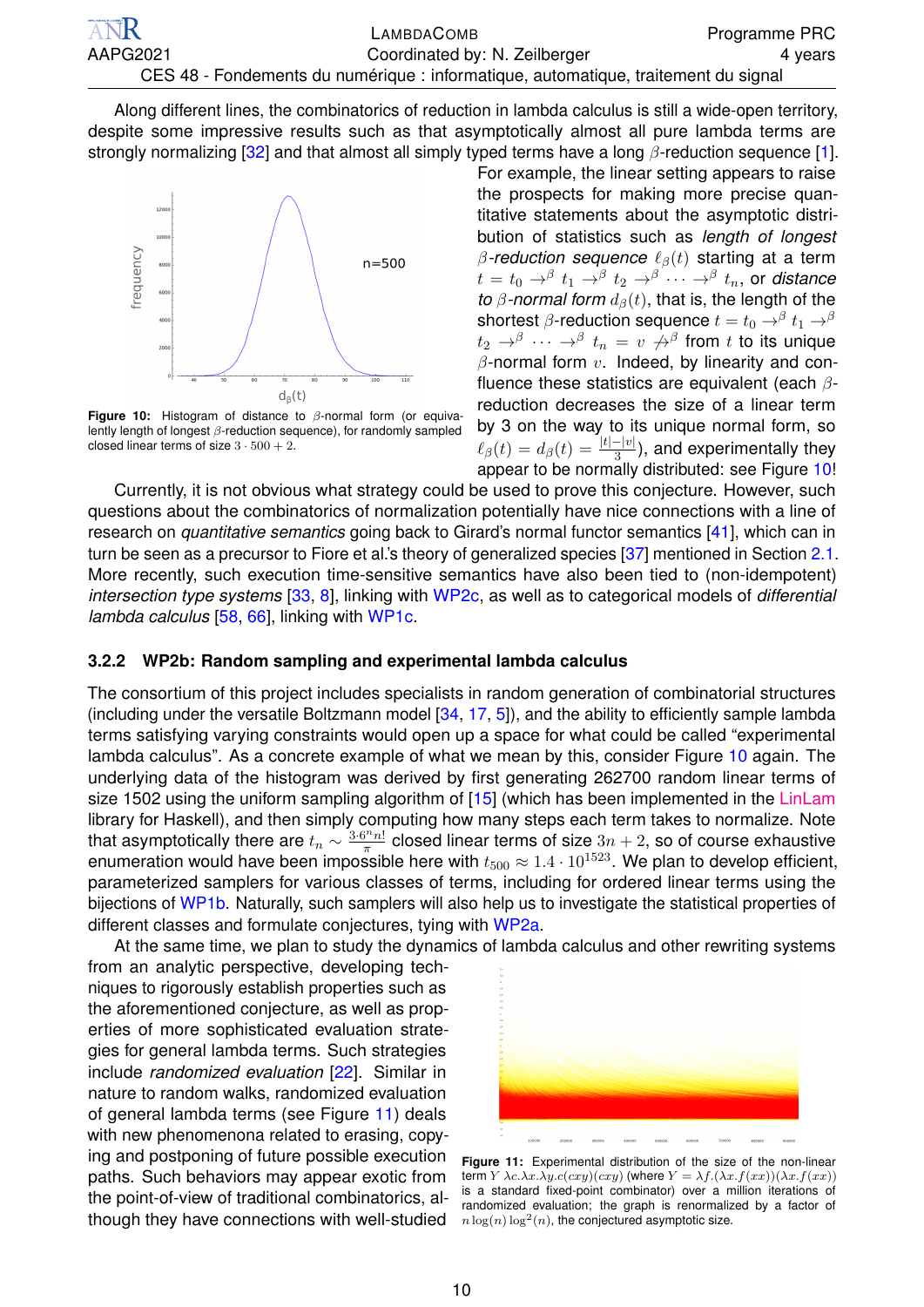problems such as compression [\[39\]](#page-11-39). Still, we will certainly need to develop new analytic tools, which conversely may be able to illuminate other facets of lambda calculus and functional programming that are still not completely understood, such as lazy evaluation.

#### <span id="page-9-0"></span>**3.2.3 WP2c: Typed enumeration**

With a few notable exceptions [\[63\]](#page-11-40), most work on the combinatorics of lambda calculus has focused on enumeration of untyped terms. There are good conceptual reasons for taking this as a starting point, in line with the view "à la Curry" of typed terms as refinements of untyped terms [\[3,](#page-10-4) Ch. 1]. Still, there are both practical and theoretical reasons to be interested in typed enumeration. For example, in modern languages programs are often annotated with types, and one may be interested in enumerating or sampling all programs of a given type (in the spirit of program synthesis [\[68\]](#page-11-41)). From a mathematical perspective, types add an interesting dimension that requires new tools on the side of the combinatorics.

On the one hand, as already mentioned, there is a tight connection between typing lambda terms and coloring maps (cf. Figure [5\)](#page-3-2), meaning that the problem of typed enumeration is apparently closely related to the problem of enumerating colorings. Actually, that problem occupied Tutte over much of his career, from his work in the late 1940s and '50s on chromatic polynomials [\[80\]](#page-11-42) to his work in the 1970s and '80s on "chromatic sums" [\[83\]](#page-11-43), and formed part of his original motivation for studying enumeration of (uncolored) planar maps (cf. [\[84,](#page-11-44) Ch. 10]). More recently, Tutte's work has been revisited from a modern perspective by Bousquet-Mélou et al. [\[20,](#page-10-35) [12\]](#page-10-36), and it would be fascinating to try to translate this work to the setting of typed lambda calculus.

On the other hand, types are usually considered to have a more rarefied algebraic structure than colors. Categorically, Curry-style type systems may be interpreted as functors  $\mathcal{D} \to \mathcal{T}$  from a category

whose morphisms are typing derivations to a cat-egory whose morphisms are terms [\[61\]](#page-11-45), so that typing reduces to finding an appropriate "lifting" of a morphism in  $T$  to a morphism in  $D$  (see Figure [12\)](#page-9-1). In the case of type systems for lambda calculus,  $D$  and  $T$  are often assumed to be cartesian or symmetric monoidal closed categories, perhaps with some additional structure, such as that required to interpret intersection types.

As a somewhat more subtle approach that seems to relieve a bit of the tension between coloring and typing, one may consider replacing categories by *colored operads* (a.k.a. "multicategories") and considering operadic functors  $\mathcal{D} \rightarrow \mathcal{T}$ , typically where  $\mathcal{T}$  has a single color (i.e., is an ordinary operad). Notably, Mazza et

<span id="page-9-1"></span>

**Figure 12:** Type systems as functors. Here the morphism  $\alpha : R \to S$ in  $D$  may be considered abstractly as a "typing derivation" for the morphism  $f: A \rightarrow B$ , and the morphism  $\beta: S \rightarrow T$  as a subtyping derivation over the identity morphism on  $B$ , cf. [\[61\]](#page-11-45).

al. have used this view as a way of organizing intersection type systems and obtaining modular proofs of normalization for varieties of lambda calculi [\[59,](#page-11-46) [60\]](#page-11-47). In this vein, it is worth mentioning that although the use of operads in combinatorics is by now well-established [\[26,](#page-10-37) [62\]](#page-11-29), colored operads have only recently begun to find applications – including in work by one of us  $[43]$  – and our project therefore represents a perfect opportunity to further develop this line of research.

Finally, in the context of analytic combinatorics, some of us [\[14,](#page-10-12) [6\]](#page-10-38) have used infinite, algebraic systems of multivariate generating functions to determine statistical properties of different parameters of lambda terms (cf. [WP2a\)](#page-7-1). Such infinite specification systems appear closely related to typing, a connection that also deserves further exploration.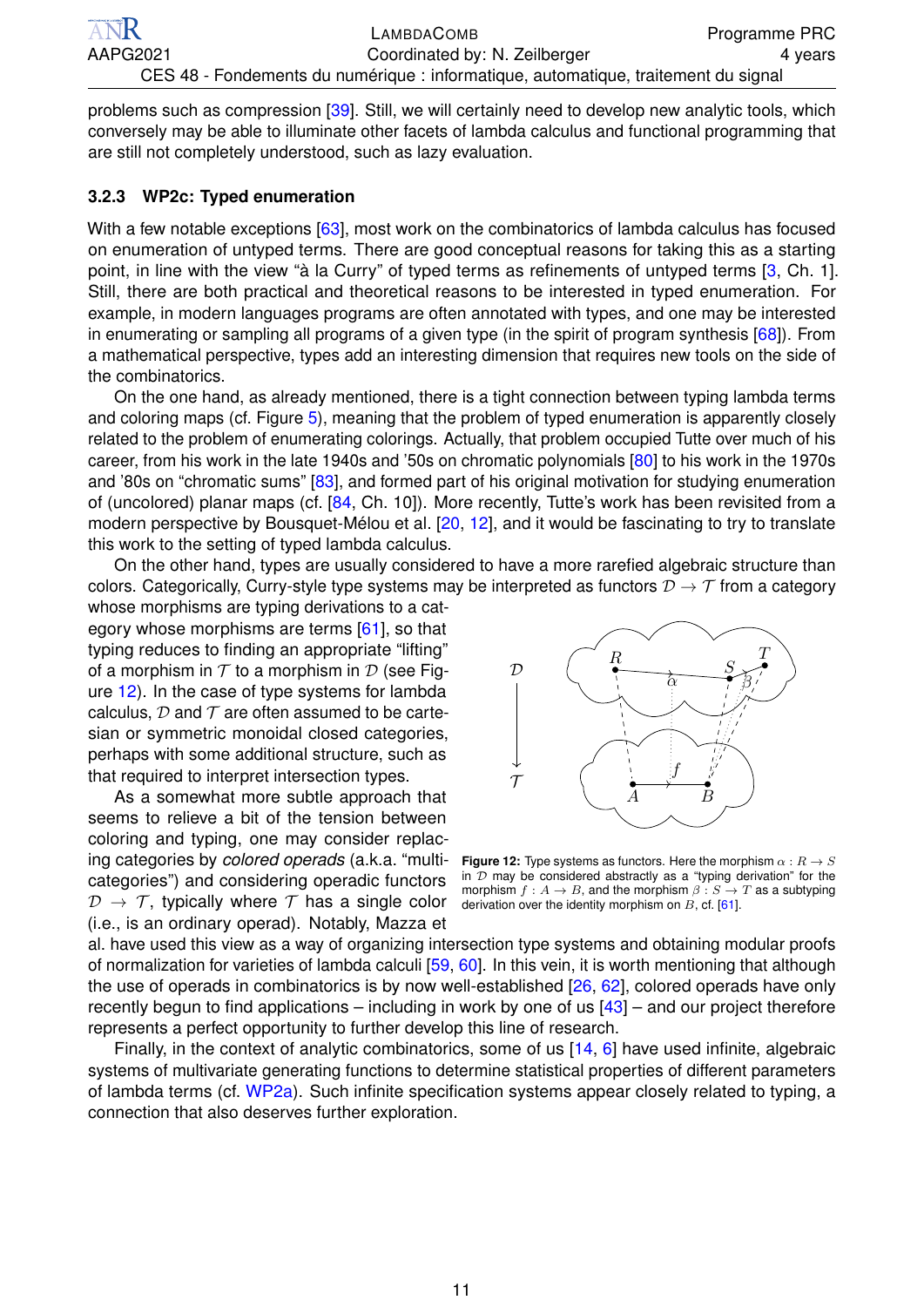# <span id="page-10-0"></span>**Part IV Bibliographic references**

(Where open access versions are available we have indicated ["oa"](http://thisitselfisnotalink.html) below, with a clickable link in the pdf version of this document.)

## **References**

- <span id="page-10-28"></span>[1] K. Asada, N. Kobayashi, R. Sin'ya, and T. Tsukada. Almost every simply typed lambda-term has a long beta-reduction sequence. *LMCS*, 15(1), 2019. [oa](https://arxiv.org/abs/1801.03886v3) .
- <span id="page-10-25"></span>˙ [2] J. Baez and M. Stay. Physics, topology, logic and computation: A Rosetta stone. In B. Coecke, editor, *New Structures for Physics*, volume 813 of *Lecture Notes in Physics*, pages 95–174. Springer, 2011. [oa](https://arxiv.org/abs/0903.0340).<br>
in Prince of the W.P. Lincoln. P. C. Lincoln. Lincoln. Mill T
- <span id="page-10-4"></span>[3] H. Barendregt, W. Dekkers, and R. Statman. *Lambda Calculus With Types*. Perspectives in Logic. CUP, 2010.
- <span id="page-10-5"></span>[4] H. P. Barendregt. *The Lambda Calculus: Its Syntax and Semantics*, volume 103 of *Studies in Logic and the Foundations of Mathematics*. Elsevier, 1984.
- <span id="page-10-33"></span>[5] M. Bendkowski, O. Bodini, and S. Dovgal. Polynomial tuning of multiparametric combinatorial samplers. In M. E. Nebel and S. G. Wagner, editors, *Proceedings of the 15th Workshop on Analytic Algorithmics and Combinatorics, ANALCO 2018, New Orleans, LA,* USA, January 8-9, 2018, pages 92–106. SIAM, 2018. [oa](https://doi.org/10.1137/1.9781611975062.9).
- <span id="page-10-38"></span>[6] M. Bendkowski, O. Bodini, and S. Dovgal. Statistical properties of lambda terms. *EJC*, 26(4):P4.1, 2019. [oa](https://doi.org/10.37236/8491) ˙ .
- <span id="page-10-26"></span>[7] F. Bergeron, G. Labelle, and P. Leroux. *Combinatorial Species and Tree-like Structures*. Number 67 in Encyclopedia of Mathematics and its Applications. CUP, 1997.
- <span id="page-10-30"></span>[8] A. Bernadet and S. Lengrand. Non-idempotent intersection types and strong normalisation. *LMCS*, 9(4), 2013. [oa](https://hal.inria.fr/hal-00906778) ˙ .
- <span id="page-10-18"></span>[9] O. Bernardi. Bijective counting of Kreweras walks and loopless triangulations. *J. Comb. Th. A*, 114(5):931–956, 2007. [oa](https://hal.archives-ouvertes.fr/hal-00068433/document) ˙ .
- <span id="page-10-19"></span>[10] O. Bernardi. Bijective counting of tree-rooted maps and shuffles of parenthesis systems. *EJC*, 14(1):36 pp., 2007. [oa](https://arxiv.org/abs/math/0601684) ˙ .
- <span id="page-10-22"></span>[11] O. Bernardi and N. Bonichon. Intervals in Catalan lattices and realizers of triangulations. *J. Comb. Th. A*, 116(1):55––75, 2009.
- <span id="page-10-36"></span>[12] O. Bernardi and M. Bousquet-Mélou. Counting colored planar maps: Algebraicity results. *J. Comb. Th. B*, 101(5):315–377, 2011. https://hal.archives-ouvertes.fr/hal-00414551.
- <span id="page-10-14"></span>[13] O. Bodini, J. Courtiel, S. Dovgal, and H. Hwang. Asymptotic distribution of parameters in random maps. In J. A. Fill and M. D. Ward, editors, *29th International Conference on Probabilistic, Combinatorial and Asymptotic Methods for the Analysis of Algorithms, AofA 2018, June 25-29, 2018, Uppsala, Sweden*, volume 110 of *LIPIcs*, pages 13:1–13:12. Schloss Dagstuhl - Leibniz-Zentrum für Informatik, 2018. [oa](https://hal.archives-ouvertes.fr/hal-01900814/) .
- <span id="page-10-12"></span>˙ [14] O. Bodini, D. Gardy, B. Gittenberger, and A. Jacquot. Enumeration of generalized BCI lambda-terms. *EJC*, 20(4):P30, 2013. [oa](https://doi.org/10.37236/3051) .
- <span id="page-10-9"></span>˙ [15] O. Bodini, D. Gardy, and A. Jacquot. Asymptotics and random sampling for BCI and BCK lambda terms. *TCS*, 502:227–238, 2013.
- <span id="page-10-13"></span>[16] O. Bodini, B. Gittenberger, and Z. Golebiewski. Enumerating λ-terms by weighted length of their De Bruijn representation. *DAM*, 239:45–61, 2018. [oa](https://dmg.tuwien.ac.at/bgitten/preprints/DeBruijn.pdf) .
- <span id="page-10-32"></span>˙ [17] O. Bodini, O. Roussel, and M. Soria. Boltzmann samplers for first-order diff. specifications. *DAM*, 160(18):2563–2572, 2012. [oa](https://hal.archives-ouvertes.fr/hal-00641072/document) ˙ .
- <span id="page-10-15"></span>[18] O. Bodini, A. Singh, and N. Zeilberger. Distribution of parameters in certain fragments of the linear and planar λ-calculus. Talk by A. Singh at the 15th Workshop on Computational Logic and Applications [\(slides\)](https://cla.tcs.uj.edu.pl/pdfs/CLA_slides_Bodini-Singh-Zeilberger.pdf), Oct. 2020.
- <span id="page-10-16"></span>[19] O. Bodini, A. Singh, and N. Zeilberger. Distribution of parameters in restricted classes of maps and λ-terms. Talk by A. Singh at Journées ALEA 2021 [\(slides\)](http://gt-alea.math.cnrs.fr/alea2021/singh.pdf), Mar. 2021.
- <span id="page-10-35"></span>[20] M. Bousquet-Mélou. Counting planar maps, coloured or uncoloured. In *Surveys in combinatorics*, volume 392 of *London Mathematical Society Lecture Note Series*, pages 1–49. CUP, 2011. [oa](https://hal.archives-ouvertes.fr/hal-00653963/) ˙ .
- <span id="page-10-7"></span>[21] M. Bousquet-Mélou. Enumerative combinatorics of maps, 2017. Lecture series at Institut Henri Poincaré (23 January – 27 February), available at <https://www.youtube.com/watch?v=8Mi0STwhkqQ>.
- <span id="page-10-34"></span>[22] F. Breuvart and U. D. Lago. On intersection types and probabilistic lambda calculi. In D. Sabel and P. Thiemann, editors, *Proceedings of the 20th International Symposium on Principles and Practice of Declarative Programming, PPDP 2018, Frankfurt am Main,* Germany, September 03-05, 2018, pages 8:1–8:13. ACM, 2018. [oa](https://hal.archives-ouvertes.fr/hal-01926420/).
- <span id="page-10-1"></span>[23] F. Cardone and J. R. Hindley. History of lambda-calculus and combinatory logic. In D. M. Gabbay and J. Woods, editors, *Handbook of the History of Logic*, volume 5. Elsevier, 2006. [oa](http://www.users.waitrose.com/~hindley/SomePapers_PDFs/2006CarHin,HistlamRp.pdf) .
- <span id="page-10-20"></span>˙ [24] N. Caspard, L. Santocanale, and F. Wehrung. Permutohedra and associahedra. In G. Grätzer and F. Wehrung, editors, *Lattice Theory: Special Topics and Applications*, volume 2, chapter 9, pages 215–286. Birkhäuser, 2016.
- <span id="page-10-21"></span>[25] F. Chapoton. Sur le nombre d'intervalles dans les treillis de Tamari. *Séminaire Lotharingien de Combinatoire*, (B55f), 2006. 18 pp. [oa](https://hal.archives-ouvertes.fr/hal-00019167) .
- <span id="page-10-37"></span>rea] F. Chapoton. Operads and algebraic combinatorics of trees. *Séminaire Lotharingien de Combinatoire*, (B58c), 2008. 27 pp. [oa](https://eudml.org/doc/227963).<br> **[26]** F. Chapoton. Operads and algebraic combinatorics of trees. *Séminaire Lotharingien*
- <span id="page-10-24"></span>[27] F. Chapoton, G. Chatel, and V. Pons. Two bijections on Tamari intervals. In L. J. Billera and I. Novik, editors, *26th International Conference on Formal Power Series and Algebraic Combinatorics (FPSAC 2014)*, volume DMTCS Proceedings vol. AT, 26th International Conference on Formal Power Series and Algebraic Combinatorics (FPSAC 2014) of *DMTCS Proceedings*, pages 241–252, Chicago, United States, 2014. Discrete Mathematics and Theoretical Computer Science. [oa](https://hal.inria.fr/hal-01207596/).
- <span id="page-10-2"></span>[28] A. Church. An unsolvable problem of elementary number theory. *American J. Math.*, 58(2):345–363, 1936. [oa](https://www.jstor.org/stable/2371045?seq=1) ˙ .
- <span id="page-10-3"></span>[29] A. Church. A formulation of the simple theory of types. *Journal of Symbolic Logic*, 5(2):56–68, June 1940. [oa](https://www.jstor.org/stable/2266170):<br><sup>Foot</sup> B. Curi and B. Vannualia. Plansmasse argumul labeled types. *O.W. 99/5*, 4999, 4949, 4994.
- <span id="page-10-17"></span>[30] R. Cori and B. Vauquelin. Planar maps are well labeled trees. *CJM*, 33(5):1023–1042, 1981. [oa](https://doi.org/10.4153/CJM-1981-078-2) ˙ .
- <span id="page-10-10"></span>[31] J. Courtiel, K. Yeats, and N. Zeilberger. Connected chord diagrams and bridgeless maps. *EJC*, 26(4):P4.37, 2019. [oa](https://doi.org/10.37236/7400) ˙ .
- <span id="page-10-27"></span>[32] R. David, K. Grygiel, J. Kozic, C. Raffalli, G. Theyssier, and M. Zaionc. Asymptotically almost all λ-terms are strongly normalizing. 9(1), 2013. [oa](https://hal.archives-ouvertes.fr/hal-00372035v3/):<br>D
- <span id="page-10-29"></span>[33] D. de Carvalho. Execution time of λ-terms via denotational semantics and intersection types. *MSCS*, 28(7):1169–1203, 2018. [oa](https://arxiv.org/abs/0905.4251).<br>
<sub>ε</sub> ε τον συμβουμένου στη συμβουμένο στη συμβουμένη στη συμβουμένη της συμβουμένης της
- <span id="page-10-31"></span>[34] P. Duchon, P. Flajolet, G. Louchard, and G. Schaeffer. Boltzmann samplers for the random generation of combinatorial structures. *Comb. Probab. Comput.*, 13(4-5):577–625, 2004. [oa](http://algo.inria.fr/flajolet/Publications/DuFlLoSc04.pdf) .
- <span id="page-10-8"></span>˙ [35] B. Eynard. *Counting Surfaces*. Number 70 in Progress in Mathematical Physics. Birkhäuser, 2016.
- <span id="page-10-23"></span>[36] W. Fang. Planar triangulations, bridgeless planar maps and Tamari intervals. *European Journal of Combinatorics*, 70:75–91, May 2018. [oa](https://arxiv.org/abs/1611.07922) .
- <span id="page-10-6"></span>˙ [37] M. Fiore, N. Gambino, M. Hyland, and G. Winskel. The cartesian closed bicategory of generalised species of structures. *Journal of the London Mathematical Society*, 77(1):203–220, 2008. [oa](https://www.cs.le.ac.uk/people/ngambino/Publications/generalised-species.pdf) .
- <span id="page-10-11"></span>ne London Mathematical Society, 71(1).203–220, 2006. [oa](http://algo.inria.fr/flajolet/Publications/AnaCombi/anacombi.html):<br>[38] P. Flajolet and R. Sedgewick. *Analytic Combinatorics*. CUP, 2009. oa: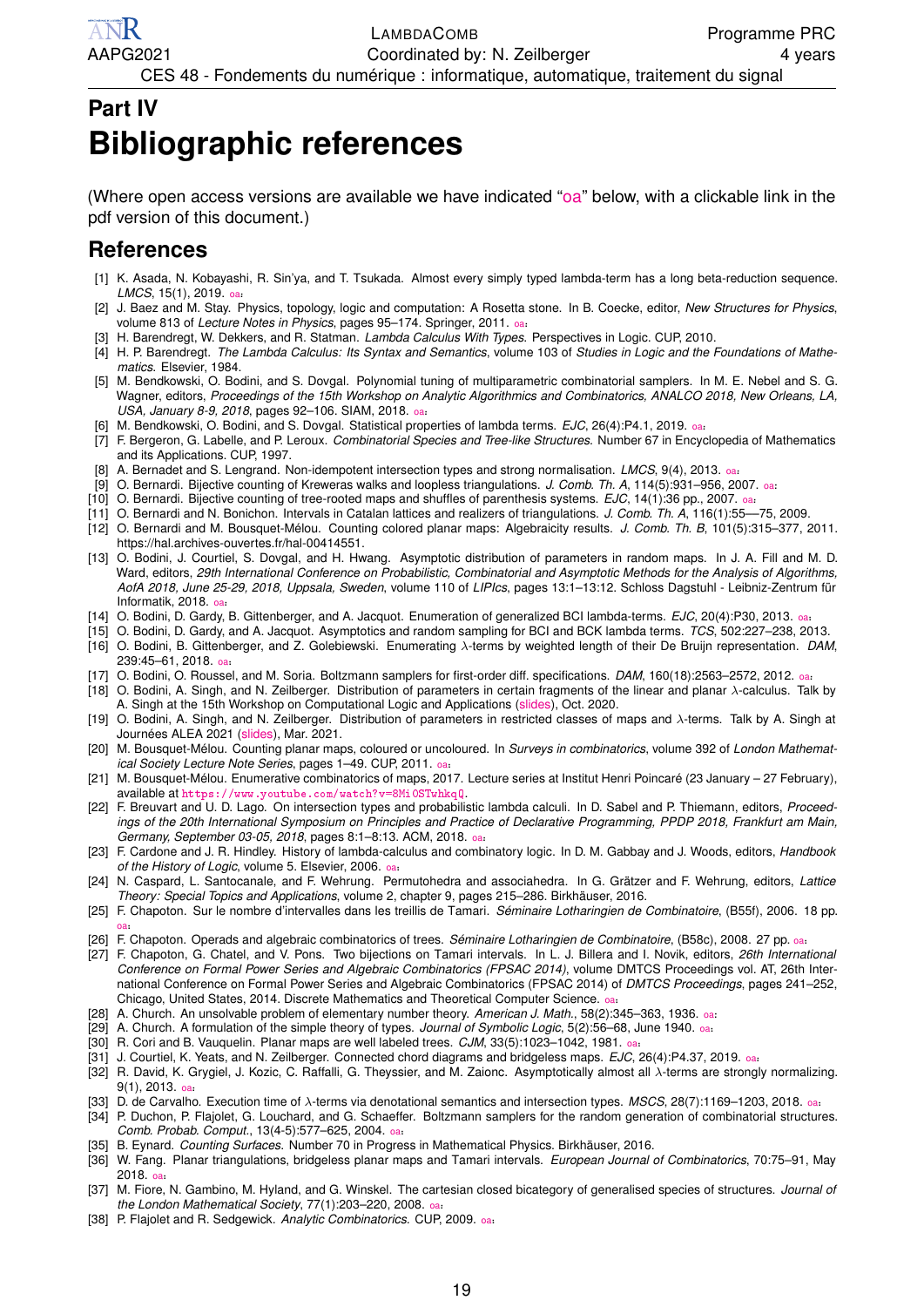LAMBDACOMB Programme PRC AAPG2021 **Coordinated by: N. Zeilberger** 4 years 4 years

#### CES 48 - Fondements du numérique : informatique, automatique, traitement du signal

- <span id="page-11-39"></span>[39] P. Flajolet, P. Sipala, and J. Steyaert. Analytic variations on the common subexpression problem. In M. Paterson, editor, *Automata, Languages and Programming, 17th International Colloquium, ICALP90, Warwick University, England, UK, July 16-20, 1990, Proceedings*, volume 443 of *LNCS*, pages 220–234. Springer, 1990. [oa](https://hal.inria.fr/inria-00075348/) ˙ .
- <span id="page-11-4"></span>[40] J.-Y. Girard. Linear logic. *TCS*, 50:1–102, 1987.

ANR

- <span id="page-11-36"></span>[41] J.-Y. Girard. Normal functors, power series and lambda calculus. *APAL*, 37(2):129–177, 1988.
- <span id="page-11-30"></span>[42] S. Giraudo. *Operads in algebraic combinatorics*. Habil., Université Paris-Est Marne-la-Vallée, Nov. 2017. [oa](https://arxiv.org/abs/1712.03782) ˙ .
- <span id="page-11-48"></span>[43] S. Giraudo. Colored operads, series on colored operads, and combinatorial generating systems. *Discrete Mathematics*, 342(6):1624– 1657, 2019. [oa](https://arxiv.org/abs/1605.04697) .
- <span id="page-11-33"></span>˙ [44] S. Giraudo. Tree series and pattern avoidance in syntax trees. *J. Comb. Th. A*, 176, 2020. [oa](https://arxiv.org/abs/1903.00677) ˙ .
- <span id="page-11-27"></span>[45] E. Gwynne, N. Holden, and X. Sun. A mating-of-trees approach for graph distances in random planar maps. *Probability Theory and Related Fields*, 177:1043–1102, 2020. [oa](https://arxiv.org/abs/1711.00723) ˙ .
- <span id="page-11-20"></span>[46] R. W. Harper, F. Honsell, and G. D. Plotkin. A framework for defining logics. *Journal of the ACM*, 40(1):143–184, January 1993. [oa](https://homepages.inf.ed.ac.uk/gdp/publications/Framework_Def_Log.pdf):<br>[47] F. January Eleves and sensedicated schools the sensedic massles of Quarter The
- <span id="page-11-22"></span>[47] F. Jaeger. Flows and generalized coloring theorems in graphs. *J. Comb. Th. B*, 26:205–216, 1979.
- <span id="page-11-9"></span>[48] G. A. Jones and D. Singerman. Theory of maps on orientable surfaces. *Proceedings of the London Mathematical Society*, 37:273– 307, 1978.
- <span id="page-11-7"></span>[49] A. Joyal. Une théorie combinatoire des séries formelles. *Advances in Math.*, 42(1):1–82, 1981.
- <span id="page-11-18"></span>[50] A. Joyal and R. Street. The geometry of tensor calculus, I. *Advances in Math.*, 88:55–112, 1991.
- <span id="page-11-19"></span>[51] A. Joyal and R. Street. Braided tensor categories. *Advances in Math.*, 102:20–78, 1993.
- <span id="page-11-14"></span>[52] D. E. Knuth. Examples of formal semantics. In E. Engeler, editor, *Symposium on Semantics of Algorithmic Languages*, volume 188 of *Lecture Notes in Mathematics*, pages 212–235. Springer, 1971.
- <span id="page-11-2"></span>[53] J. Lambek. Deductive systems and categories II: Standard constructions and closed categories. In P. Hilton, editor, *Category Theory, Homology Theory and their Applications, I*, volume 86 of *LNM*, pages 76–122. Springer, 1969.
- <span id="page-11-8"></span>[54] S. K. Lando and A. K. Zvonkin. *Graphs on Surfaces and Their Applications*. Springer-Verlag, 2004.
- <span id="page-11-6"></span>[55] S. M. Lane. *Categories for the Working Mathematician*. Springer, 1998.
- <span id="page-11-1"></span>[56] F. W. Lawvere. Adjointness in foundations. *Dialectica*, 23:281–296, 1969. [oa](https://www.jstor.org/stable/42969800) ˙ .
- <span id="page-11-5"></span>[57] H. G. Mairson. Linear lambda calculus and PTIME-completeness. *JFP*, 14(6):623–633, Nov. 2004.
- <span id="page-11-37"></span>[58] G. Manzonetto. What is a categorical model of the differential and the resource λ-calculi? *MSCS*, 22(3):451–520, 2012. [oa](https://arxiv.org/abs/1011.2307) ˙ .
- <span id="page-11-46"></span>[59] D. Mazza. *Polyadic Approximations in Logic and Computation*. Habilitation thesis, CNRS, Université Paris 13, Nov. 2017. [oa](https://lipn.univ-paris13.fr/~mazza/papers/Habilitation.pdf) .
- <span id="page-11-47"></span>[39] D. Mazza. *Polyadic Approximations in Logic and Computation*. Habilitation thesis, CrimS, Oniversite Paris 15, Nov. 2017. ea:<br>[60] D. Mazza, L. Pellissier, and P. Vial. Polyadic approximations, fibrations and intersec *ming Languages*, 2(POPL:6), 2018. [oa](https://www-lipn.univ-paris13.fr/~mazza/papers/IntersectionTypes.pdf) ˙ .
- <span id="page-11-45"></span>[61] P.-A. Melliès and N. Zeilberger. Functors are type refinement systems. In *Proceedings of the 42nd ACM SIGPLAN-SIGACT Symposium on Principles of Programming*, pages 3–16, January 2015. [oa](http://noamz.org/papers/funts.pdf) ˙ .
- <span id="page-11-29"></span>[62] M. A. Méndez. *Set Operads in Combinatorics and Computer Science*. SpringerBriefs in Mathematics. Springer, 2015.
- <span id="page-11-40"></span>[63] M. Moczurad, J. Tyszkiewicz, and M. Zaionc. Statistical properties of simple types. *MSCS*, 10(5):575–594, 2000.
- <span id="page-11-28"></span>[64] F. Müller-Hoissen and H.-O. Walther, editors. *Associahedra, Tamari Lattices and Related Structures: Tamari Memorial Festschrift*, volume 299 of *Progress in Mathematics*. Birkhauser, 2012.
- <span id="page-11-24"></span>[65] L. T. D. Nguyên and P. Pradic. Implicit automata in typed λ-calculi I: aperiodicity in a non-commutative logic. In A. Czumaj, A. Dawar, and E. Merelli, editors, *47th International Colloquium on Automata, Languages, and Programming, ICALP 2020, July 8-11, 2020, Saarbrücken, Germany (Virtual Conference)*, volume 168 of *LIPIcs*, pages 135:1–135:20. Schloss Dagstuhl - Leibniz-Zentrum für Informatik, 2020. [oa](https://hal.archives-ouvertes.fr/hal-02476219/) ˙ .
- <span id="page-11-38"></span>[66] F. Olimpieri and L. Vaux. On the Taylor expansion of λ-terms and the groupoid structure of their rigid approximants. *LMCS*, 2020. To appear. [oa](https://arxiv.org/abs/2008.02665):<br>F
- <span id="page-11-17"></span>[67] R. Penrose. Applications of negative dimensional tensors. In D. J. A. Welsh, editor, *Combinatorical Mathematics and its Applications*, pages 221–244. Academic Press, New York, 1971.
- <span id="page-11-41"></span>[68] N. Polikarpova, I. Kuraj, and A. Solar-Lezama. Program synthesis from polymorphic refinement types. In C. Krintz and E. Berger, editors, *Proceedings of the 37th ACM SIGPLAN Conference on Programming Language Design and Implementation, PLDI 2016,* Santa Barbara, CA, USA, June 13-17, 2016, pages 522–538. ACM, 2016. [oa](https://doi.org/10.1145/2908080.2908093).<br>.
- <span id="page-11-31"></span>[69] L. Santocanale. Dualizing sup-preserving endomaps of a complete lattice. In D. Spivak and J. Vicary, editors, *Proceedings 3rd Annual International Applied Category Theory Conference 2020 (ACT 2020)*, volume 333 of *Electronic Proceedings in Theoretical Computer Science*, pages 335–346, July 2020. [oa](https://hal.archives-ouvertes.fr/hal-02901445/document) ˙ .
- <span id="page-11-32"></span>[70] L. Santocanale. The involutive quantaloid of completely distributive lattices. In U. Fahrenberg, P. Jipsen, and M. Winter, editors, *Relational and Algebraic Methods in Computer Science - 18th International Conference, RAMiCS 2020, Palaiseau, France, April 8-11, 2020, Proceedings [postponed]*, volume 12062 of *Lecture Notes in Computer Science*, pages 286–301. Springer, 2020. [oa](https://hal.archives-ouvertes.fr/hal-02342655/) ˙ .
- <span id="page-11-25"></span>[71] G. Schaeffer. Bijective census and random generation of eulerian planar maps with prescribed vertex degrees. *EJC*, 4(1):14 pp., 1997. [oa](https://doi.org/10.37236/1305) .
- <span id="page-11-12"></span>˙ [72] G. Schaeffer. Planar maps. In M. Bóna, editor, *Handbook of Enumerative Combinatorics*. CRC, 2015. [oa](#page-0-0) ˙ .
- <span id="page-11-3"></span>[73] D. S. Scott. Relating theories of the λ-calculus. In J. P. Seldin and J. R. Hindley, editors, *To H. B. Curry: Essays on Combinatory Logic, Lambda Calculus and Formalism*, pages 403–450. Academic Press, London, 1980.
- <span id="page-11-26"></span>[74] S. Sheffield. Quantum gravity and inventory accumulation. 44(6):3804–3848, 2016. [oa](https://doi.org/10.1214/15-AOP1061) ˙ .
- <span id="page-11-0"></span>[75] N. J. A. Sloane. The On-Line Encyclopedia of Integer Sequences, 2022. Published at <oeis.org>.
- <span id="page-11-16"></span>[76] R. Statman. *Structural complexity of proofs*. PhD thesis, Stanford University, 1974.
- <span id="page-11-34"></span>[77] C. H. Thanh, P. Curien, and S. Mimram. A sequent calculus for opetopes. In *Proceedings of the 34th Annual IEEE Conference on Logic in Computer Science*, 2019. [oa](https://hal.archives-ouvertes.fr/hal-02406569) ˙ .
- <span id="page-11-10"></span>[78] R. Thomas. An update on the four-color theorem. *Notices of the American Mathematical Society*, 45(7):848–859, 1998. [oa](https://www.ams.org/notices/199807/thomas.pdf):<br>
in a complete of the color of the color theorem. In the color of the American Mathematical Soci
- <span id="page-11-23"></span>[79] D. P. Thurston. The algebra of knotted trivalent graphs and Turaev's shadow world. In *Geometry & Topology Monographs*, volume 4 of *Invariants of knots and 3-manifolds (Kyoto 2001)*, pages 337–362. 2004. [oa](https://arxiv.org/abs/math/0311458):<br>
in F.F. .
- <span id="page-11-42"></span>[80] W. T. Tutte. A contribution to the theory of chromatic polynomials. *CJM*, 6:80–91, 1954. [oa](https://doi.org/10.4153/CJM-1954-010-9).<br> **in the contribution**
- <span id="page-11-11"></span>[81] W. T. Tutte. A census of planar triangulations. *CJM*, 14:21–38, 1962. [oa](https://doi.org/10.4153/CJM-1962-002-9).
- <span id="page-11-21"></span>[82] W. T. Tutte. *Graph Theory*, volume 21 of *Encyclopedia of Mathematics and its Applications*. Addison-Wesley, 1984.
- <span id="page-11-43"></span>[83] W. T. Tutte. Chromatic sums revisited. *Aequationes Mathematicae*, 50:95–134, 1995.
- <span id="page-11-44"></span>[84] W. T. Tutte. *Graph Theory as I Have Known it*. Oxford, 1998.
- <span id="page-11-35"></span>[85] T. Uustalu, N. Veltri, and N. Zeilberger. The sequent calculus of skew monoidal categories. In C. Casadio and P. J. Scott, editors, *Joachim Lambek Memorial Volume*, Outstanding Contributions to Logic, 2020. [oa](https://arxiv.org/abs/2003.05213) .
- <span id="page-11-15"></span>˙ [86] C. P. Wadsworth. *Semantics and Pragmatics of the Lambda-Calculus*. Ph. D. dissertation, Oxford University, Oxford, England, September 1971.
- <span id="page-11-13"></span>[87] N. Zeilberger. Linear lambda terms as invariants of rooted trivalent maps. *JFP*, 26, 2016. [oa](https://arxiv.org/abs/1512.06751):